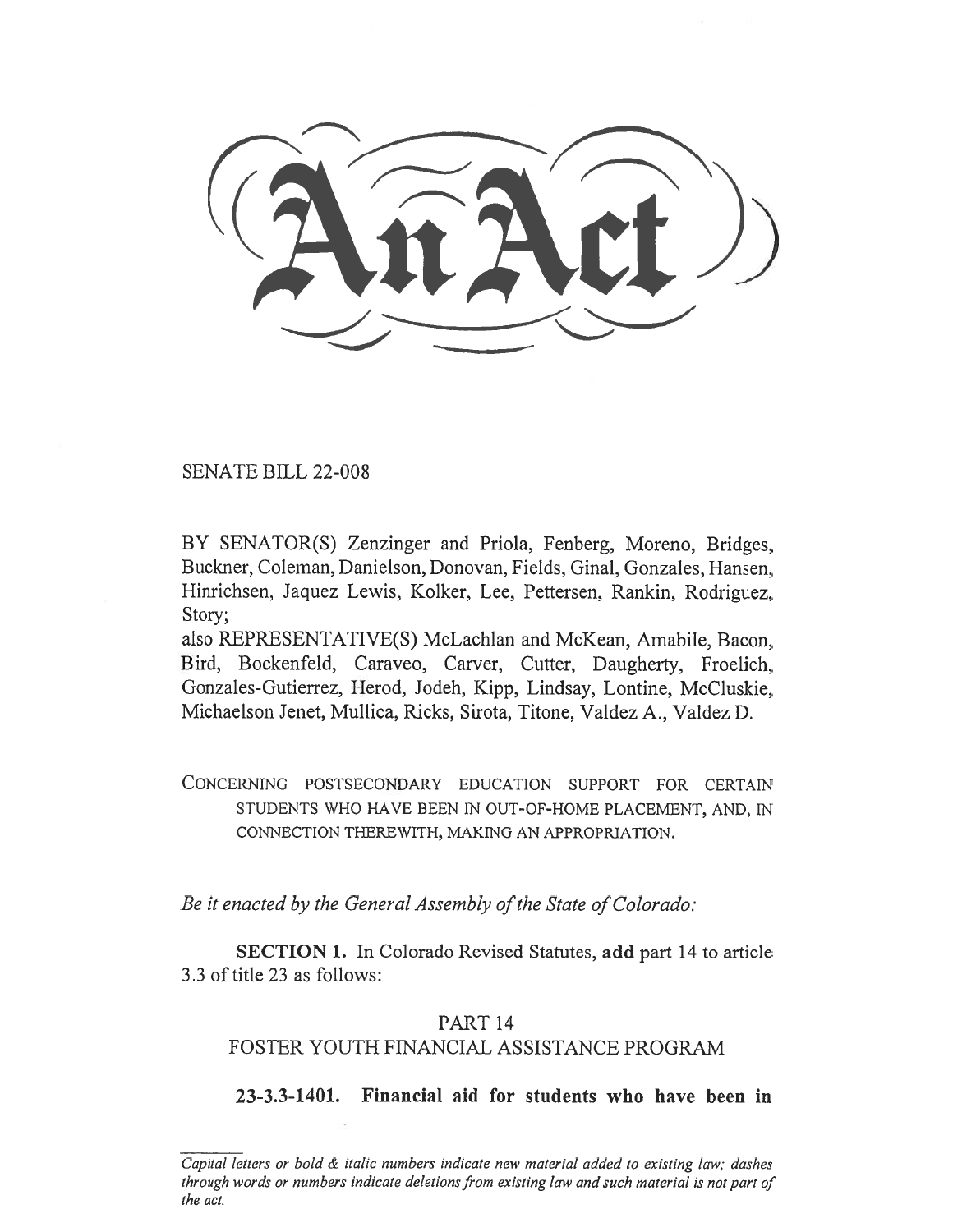out-of-home placement - institution liaisons - navigators - definitions. (1) AS USED IN THIS SECTION, UNLESS THE CONTEXT OTHERWISE REQUIRES:

(a) "CHAFEE ETV GRANT" MEANS AN EDUCATIONAL AND TRAINING VOUCHERS PROGRAM GRANT MADE PURSUANT TO THE FEDERAL "JOHN H. CHAFEE FOSTER CARE PROGRAM FOR SUCCESSFUL TRANSITION TO ADULTHOOD", 42 U.S.C. SEC. 677.

(b) "COST OF ATTENDANCE" HAS THE SAME MEANING AS SET FORTH IN SECTION 23-3.3-1002.

(C) "INSTITUTION OF HIGHER EDUCATION" OR "INSTITUTION" MEANS A STATE INSTITUTION OF HIGHER EDUCATION, AS DEFINED IN SECTION 23-18-102 (10)(a); LOCAL DISTRICT COLLEGE, AS DEFINED IN SECTION 23-71-102; OR AREA TECHNICAL COLLEGE, AS DEFINED IN SECTION 23-60-103.

(d) "QUALIFYING STUDENT" MEANS A RESIDENT OF COLORADO WHO HAS BEEN ACCEPTED FOR ENROLLMENT AT AN INSTITUTION OF HIGHER EDUCATION WHO:

(I) HAS BEEN PLACED IN FOSTER CARE, AS DEFINED IN SECTION 19-1-103, IN COLORADO AT ANY TIME ON OR AFTER THE STUDENT'S THIRTEENTH BIRTHDAY; OR

(II) HAS BEEN IN NONCERTIFIED KINSHIP CARE, AS DEFINED IN SECTION 19-1-103, IN COLORADO AT ANY TIME ON OR AFTER THE STUDENT'S THIRTEENTH BIRTHDAY AND WAS, AT ANY TIME, ADJUDICATED NEGLECTED OR DEPENDENT PURSUANT TO ARTICLE 3 OF TITLE 19.

(2) (a) BEGINNING IN THE 2022-23 ACADEMIC YEAR, EACH INSTITUTION OF HIGHER EDUCATION IN THE STATE SHALL PROVIDE FINANCIAL ASSISTANCE TO A QUALIFYING STUDENT FOR THE REMAINING BALANCE OF THE STUDENT'S TOTAL COST OF ATTENDANCE IN EXCESS OF THE AMOUNT OF ANY PRIVATE, STATE, OR FEDERAL FINANCIAL ASSISTANCE RECEIVED BY THE STUDENT, REFERRED TO IN THIS SECTION AS "REMAINING BALANCE FINANCIAL ASSISTANCE", DURING THE FIRST ONE HUNDRED THIRTY-TWO SEMESTER HOURS OR ONE HUNDRED NINETY-EIGHT QUARTER HOURS THAT THE STUDENT IS ENROLLED AT THE INSTITUTION.

#### PAGE 2-SENATE BILL 22-008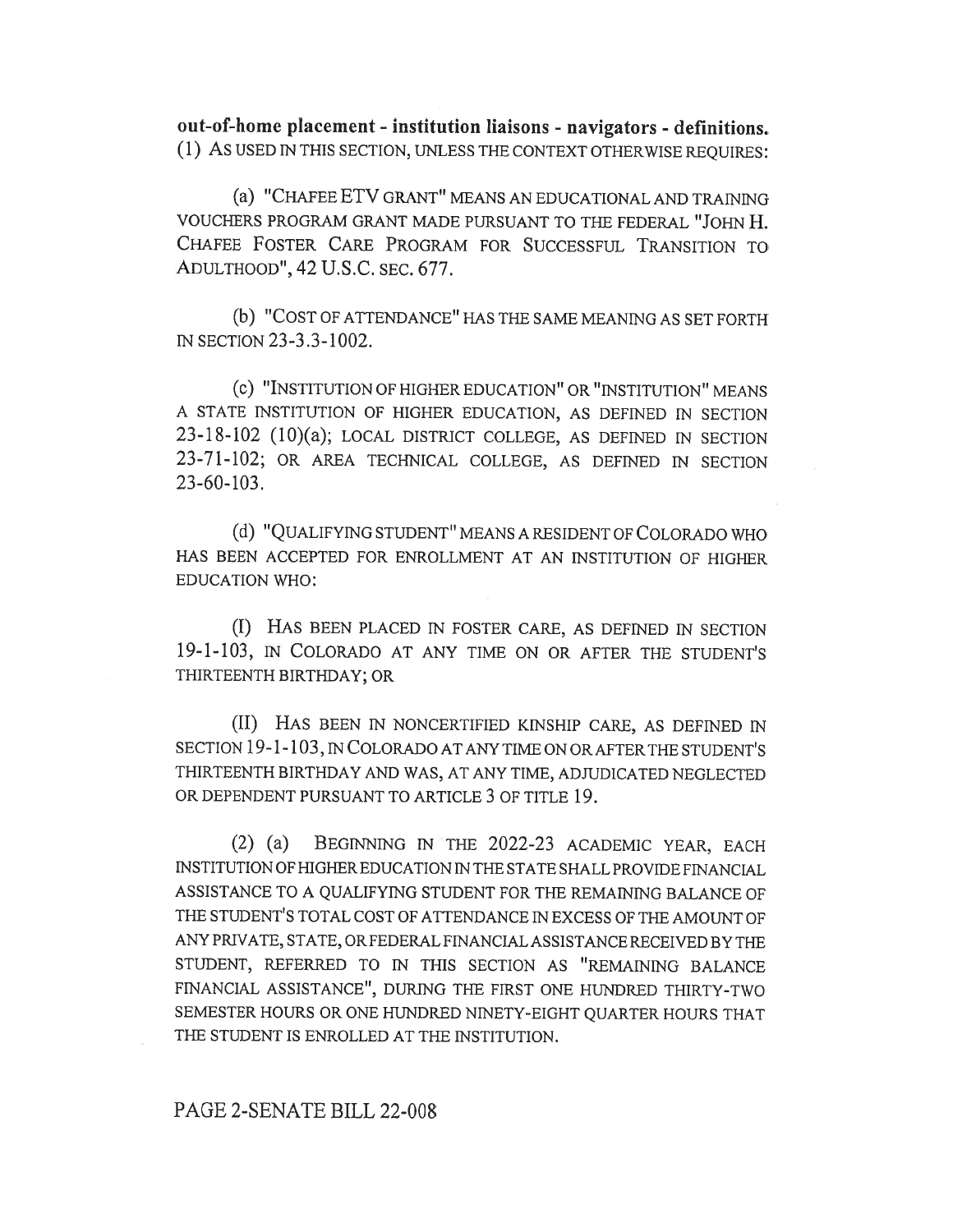(b) IN ORDER TO RECEIVE REMAINING BALANCE FINANCIAL ASSISTANCE, THE QUALIFYING STUDENT MUST:

(I) COMPLETE THE FREE APPLICATION FOR FEDERAL STUDENT AID, INCLUDING, IF APPLICABLE, ACKNOWLEDGING PAST OR CURRENT FOSTER CARE PLACEMENT;

(II) IF ELIGIBLE, COMPLETE THE APPLICATION FOR A CHAFEE ETV GRANT;

(III) BE ENROLLED IN COURSES LEADING TOWARD A BACHELOR'S DEGREE, A POSTGRADUATE DEGREE, AN ASSOCIATE DEGREE, OR A CERTIFICATE OF COMPLETION AT AN INSTITUTION OF HIGHER EDUCATION;

(IV) REQUEST THE FINANCIAL ASSISTANCE IN ACCORDANCE WITH POLICIES SET FORTH BY THE INSTITUTION; AND

(V) REMAIN IN SATISFACTORY ACADEMIC STANDING IN ACCORDANCE WITH THE ACADEMIC POLICIES OF THE INSTITUTION AND BE MAKING PROGRESS TOWARD COMPLETION OF THE REQUIREMENTS OF THE EDUCATIONAL PROGRAM IN WHICH THE STUDENT IS ENROLLED.

(3) THE GENERAL ASSEMBLY SHALL APPROPRIATE MONEY TO THE COMMISSION TO COVER FIFTY PERCENT OF PROVIDING REMAINING BALANCE FINANCIAL ASSISTANCE TO QUALIFYING STUDENTS. SUBJECT TO AVAILABLE APPROPRIATIONS, THE COMMISSION SHALL PROVIDE FUNDING TO AN INSTITUTION EQUAL TO FIFTY PERCENT OF THE REMAINING BALANCE FINANCIAL ASSISTANCE PROVIDED BY THE INSTITUTION.

(4) THE COMMISSION SHALL PROMULGATE RULES NECESSARY FOR THE ADMINISTRATION OF THIS SECTION.

(5) (a) EACH INSTITUTION SHALL DESIGNATE ONE EMPLOYEE AS A LIAISON TO SERVE AS A DIRECT POINT OF CONTACT WITH THE INSTITUTION FOR QUALIFYING STUDENTS AND PROSPECTIVE QUALIFYING STUDENTS. THE LIAISON MAY HAVE OTHER DUTIES UNRELATED TO WORK AS THE LIAISON. THE LIAISON SHALL PROVIDE QUALIFYING STUDENTS AND PROSPECTIVE QUALIFYING STUDENTS WITH INFORMATION REGARDING APPLICATION ASSISTANCE, FINANCIAL ASSISTANCE, SUPPORT SERVICES, AND OTHER RESOURCES AND ASSISTANCE AVAILABLE TO QUALIFYING STUDENTS AND

PAGE 3-SENATE BILL 22-008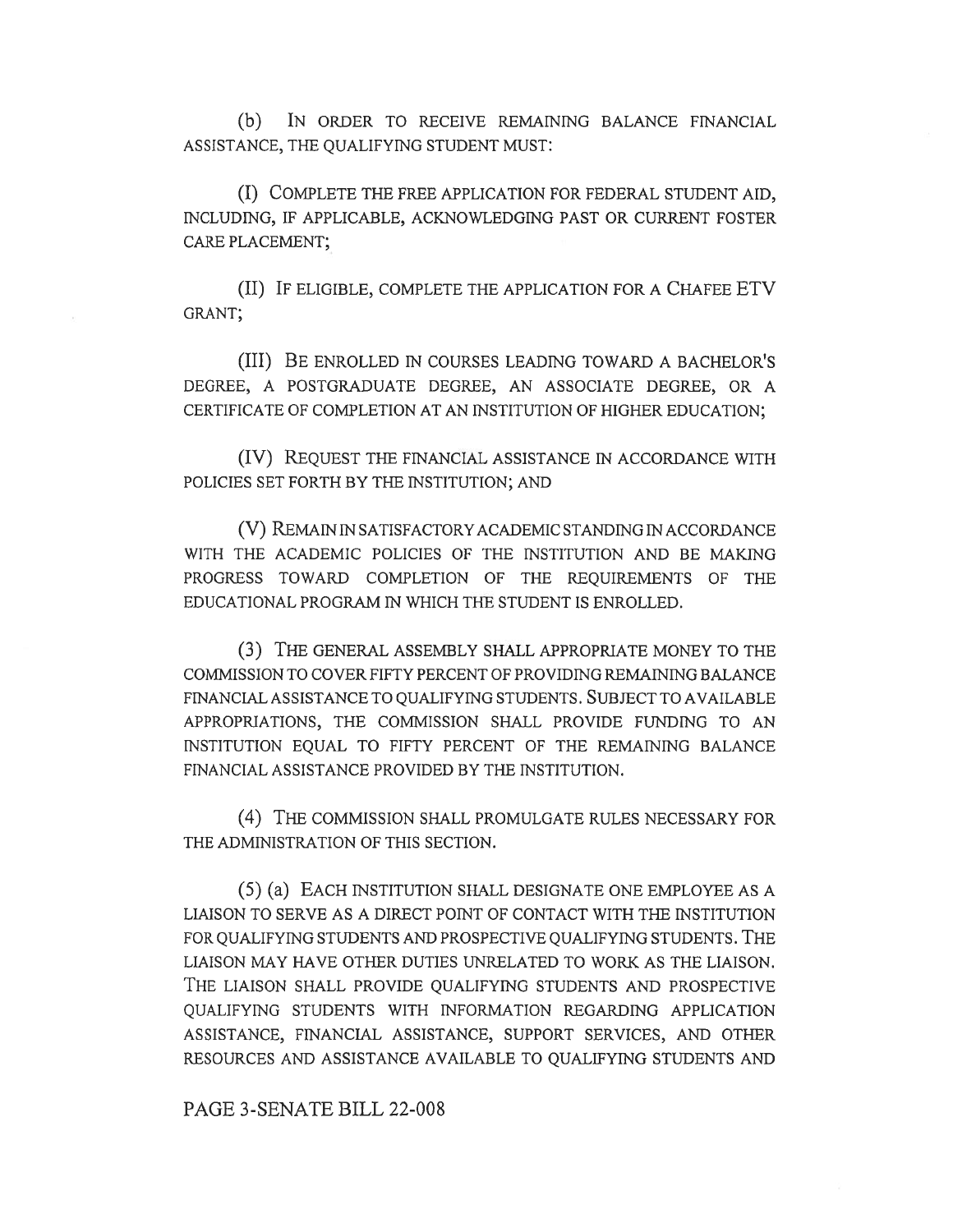PROSPECTIVE QUALIFYING STUDENTS.

(b) EACH INSTITUTION SHALL PROVIDE THE FOSTER CARE STUDENT NAVIGATORS DESCRIBED IN SUBSECTION (6) OF THIS SECTION WITH THE CONTACT INFORMATION FOR THE LIAISON.

(6) THE DEPARTMENT OF HIGHER EDUCATION SHALL DESIGNATE FOUR FULL-TIME EQUIVALENT EMPLOYEES AS FOSTER CARE STUDENT NAVIGATORS TO ASSIST PROSPECTIVE QUALIFYING STUDENTS IN APPLYING FOR AND ENROLLING IN INSTITUTIONS OF HIGHER EDUCATION. THE NAVIGATORS SHALL WORK WITH SCHOOL DISTRICT AND STATE CHARTER SCHOOL INSTITUTE CHILD WELFARE EDUCATION LIAISONS, DESCRIBED IN SECTION 22-32-138 (2), TO IDENTIFY PROSPECTIVE QUALIFYING STUDENTS. A NAVIGATOR SHALL PROVIDE GUIDANCE TO PROSPECTIVE QUALIFYING STUDENTS WITH SELECTING INSTITUTIONS AND PROGRAMS IN WHICH THE STUDENT MAY WANT TO ENROLL. A NAVIGATOR SHALL, AT THE REQUEST OF A STUDENT, ASSIST THE STUDENT WITH COMPLETING AN INSTITUTION'S APPLICATION FOR ADMISSION, THE FREE APPLICATION FOR FEDERAL STUDENT AID, AND, IF ELIGIBLE, THE APPLICATION FOR A CHAFEE ETV GRANT.

SECTION 2. In Colorado Revised Statutes, 22-32-138, amend  $(2)(b)(V)$  and  $(2)(b)(VI)$ ; and  $add$   $(2)(b)(VII)$  as follows:

22-32-138. Out-of-home placement students - school stability, transfer, and enrollment procedures - absences - exemptions - provision of academic supports - definitions. (2) (b) The child welfare education liaison shall be responsible for working with child placement agencies, county departments, and the state department of human services to facilitate services to maintain students in out-of-home placement in their schools of origin or, if the county department determines that it is not in the students' best interests to remain in the school of origin, facilitate the prompt and appropriate placement, transfer, and enrollment in school of students in out-of-home placement within the school district or who are enrolled or enrolling in institute charter schools. The child welfare education liaison's specific duties include but need not be limited to:

(V) Participating, or having his or her THE LIAISON's designee participate, in any interagency collaboration teams or threat-assessment teams centered on students in out-of-home placement, which teams the education provider may develop or on which teams the education provider

PAGE 4-SENATE BILL 22-008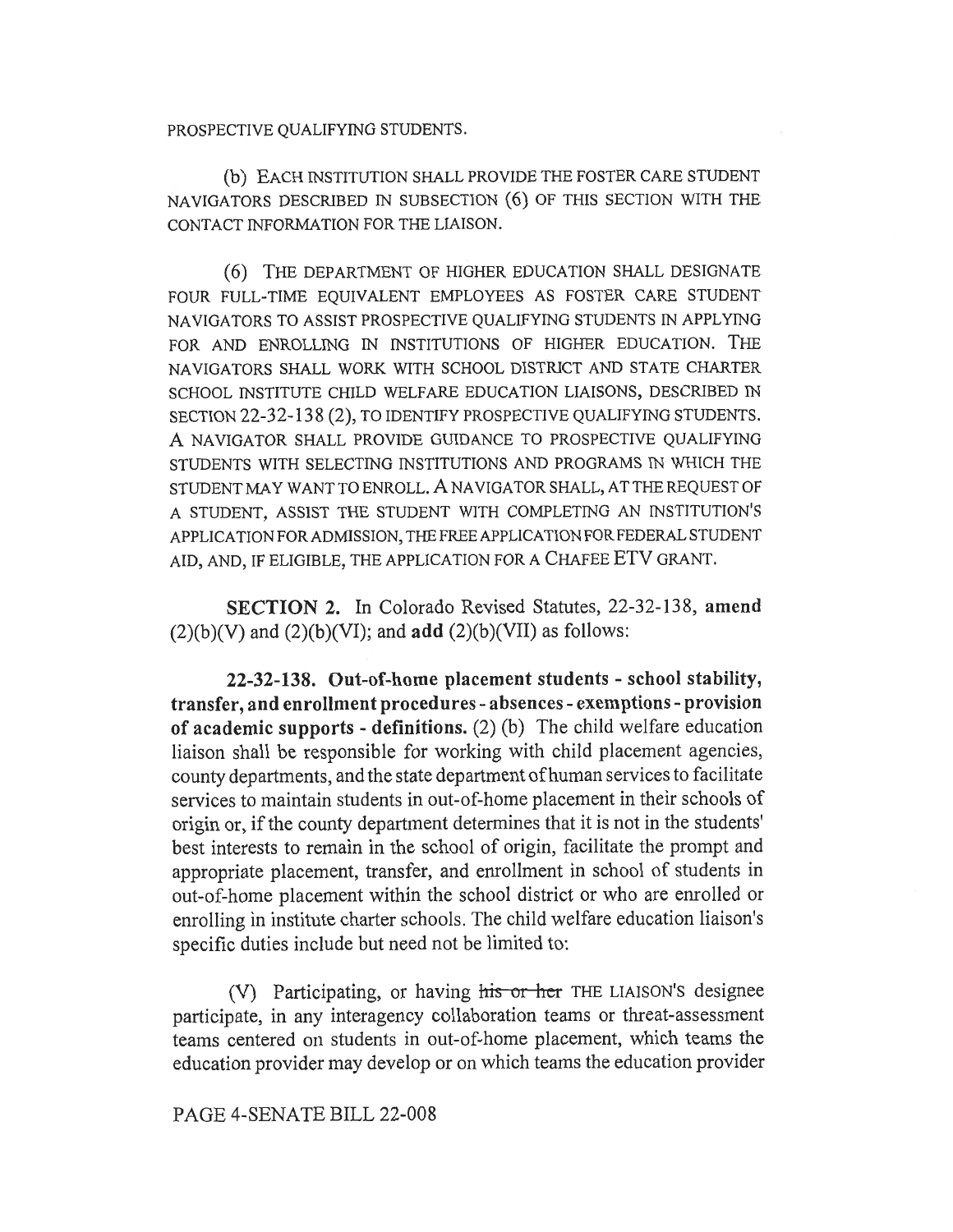may be invited to participate; and

(VI) Providing to the department of education, the department of human services, and the education committees of the house of representatives and the senate, or any successor committees, the information required pursuant to sections 22-2-139 and 26-1-138; AND

(VII) PROVIDING STUDENTS IN OUT-OF-HOME PLACEMENT WITH INFORMATION ABOUT THE FINANCIAL ASSISTANCE DESCRIBED IN SECTION 23-3.3-1401.

SECTION 3. Appropriation. For the 2022-23 state fiscal year, \$2,610,575 is appropriated to the department of higher education. This appropriation is from the general fund and is based on an assumption that the department will require an additional 3.7 FTE. To implement this act, the department may use this appropriation for the state aid for foster students program.

SECTION 4. Safety clause. The general assembly hereby finds,

#### PAGE 5-SENATE BILL 22-008